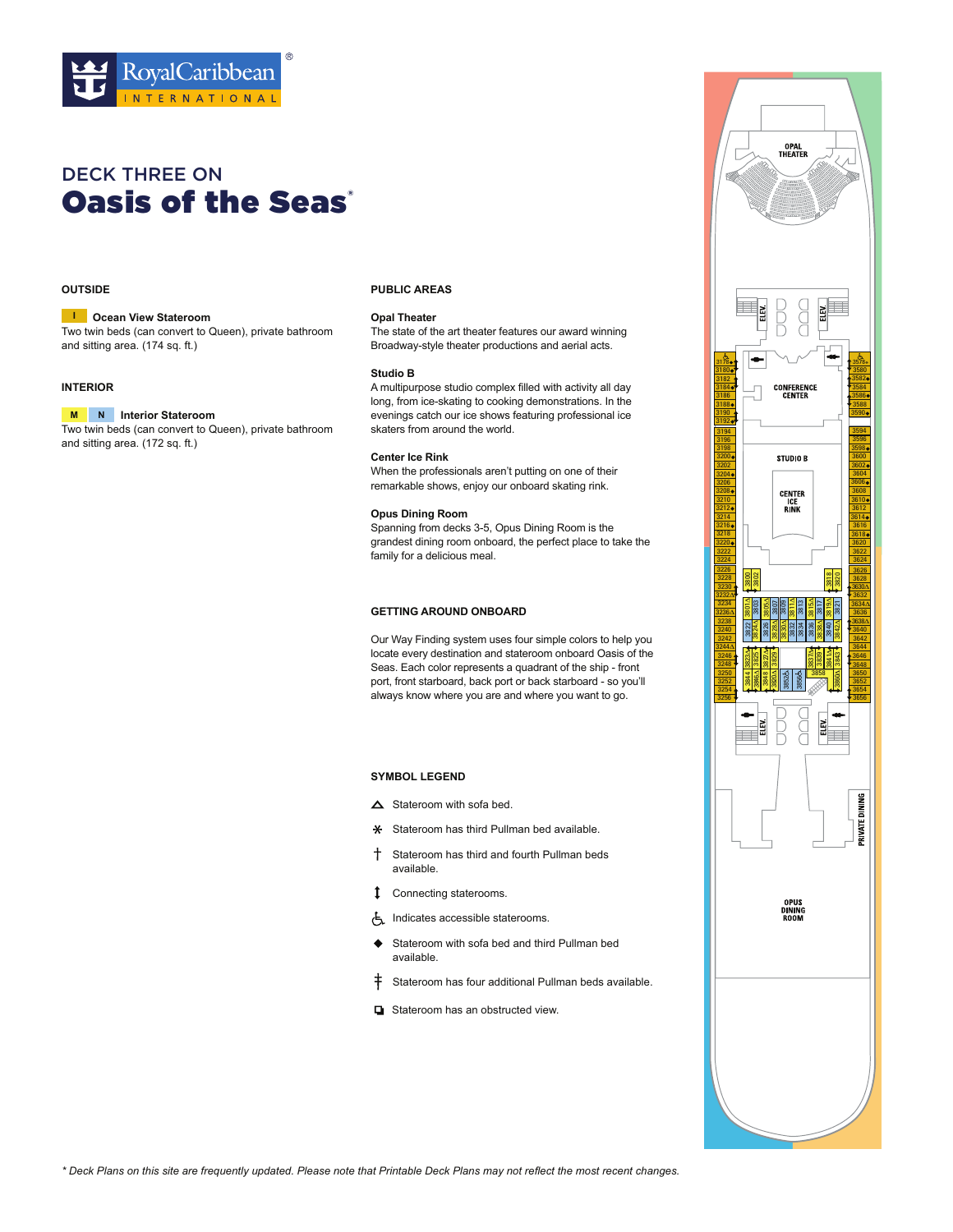

# **Oasis of the Seas'** DECK FOUR ON

# **PUBLIC AREAS**

# **Opal Theater**

The state of the art theater features our award winning Broadway-style theater productions and aerial acts.

#### **Blaze**

A great onboard club where you can go to grab a drink, meet some of your shipmates, and dance till close.

#### **Studio B**

A multipurpose studio complex filled with activity all day long, from ice-skating to cooking demonstrations. In the evenings catch our ice shows featuring professional ice skaters from around the world.

# **Casino Royale®**

Our glittering casino features electronic slot machines, video poker, blackjack, craps, roulette and Caribbean stud poker

### **Opus Dining Room**

Spanning from decks 3-5, Opus Dining Room is the grandest dining room onboard, the perfect place to take the family for a delicious meal.

# **GETTING AROUND ONBOARD**

Our Way Finding system uses four simple colors to help you locate every destination and stateroom onboard Oasis of the Seas. Each color represents a quadrant of the ship - front port, front starboard, back port or back starboard - so you'll always know where you are and where you want to go.



# **PUBLIC AREAS**

#### **AquaTheater**

Pool by day – Theater by night. With seating for 600, theatergoers will be dazzled by the spectacular water shows, aerial acrobatics, stunning ocean views and ongoing entertainment.

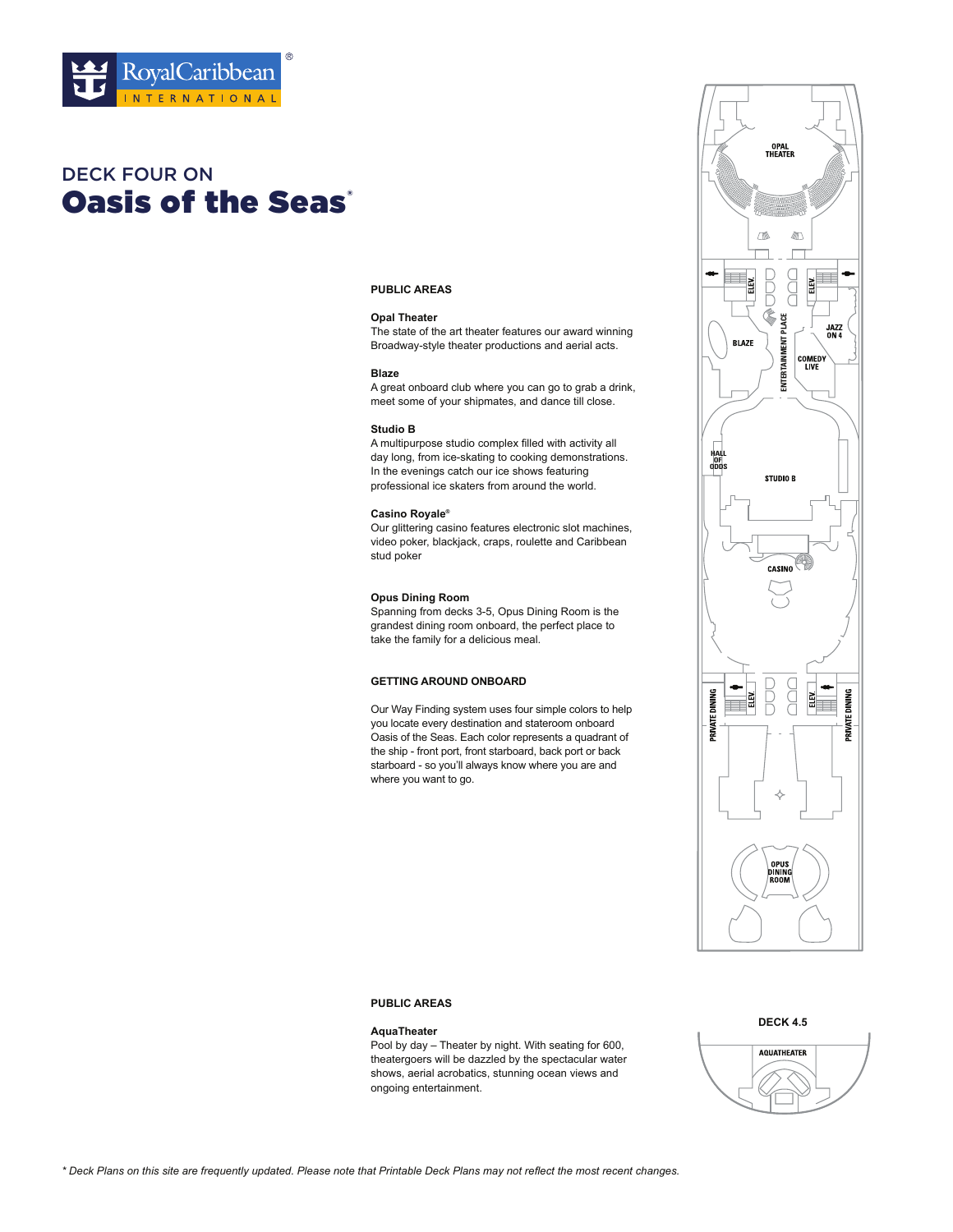

# **Oasis of the Seas** DECK FIVE ON

#### **PUBLIC AREAS**

#### **Vitality at Sea Spa and Fitness Center**

Our fitness center features the best equipment, saunas and whirlpools, and all the latest classes, like yoga and pilates. Plus, our full-service spa offers a beauty salon and spa treatments including massage, manicures and seaweed body wraps.

#### **Opal Theater**

The state of the art theater features our award winning Broadway-style theater productions and aerial acts.

#### **Starbucks®**

Whether it's a morning cup of coffee, a decadent Caramel Macchiato, a refreshing Frappuccino® Blended Beverage, or a tempting pastry, guests can enjoy all their favorite Starbucks treats right onboard.

#### **On Air Club**

Grab a mic, a few friends, and bring your voice to the hottest onboard karaoke bar in the Royal Promenade.

#### **Boleros Lounge**

Follow the Latin beat and find yourself in a nighttime hot spot where you can keep up with live music and cool down with a mojito or caipirinha.

#### **Guest Services and Explorations!**

The place to go for general ship information, to report lost or damaged goods, and to exchange money or traveler's checks. Shore excursions can also be booked at the Explorations! Desk.

#### **Royal Promenade and Shops**

The heart of every Royal Caribbean ship has added a mezzanine level to make it better than ever. Enjoy a coffee while people-watching in the morning, some shopping and lunch in the afternoon, and endless nightlife and entertainment in the evenings.

# **Globe and Atlas Pub**

An excellent meeting place for pints, people, performances, and more

### **Cupcake Cupboard**

Sprinkle some sweetness into your cruise at this adorable 1940s-style shop featuring fresh-baked gourmet cupcakes, plus private decorating parties and cupcake design classes.

# **Café Promenade**

This café on the Royal Promenade offers specialty coffees, snacks and pastries in the morning and sandwiches and cookies throughout the day and night.

#### **Rising Tide Bar**

The first-ever moving bar at sea, which ascends and descends over three decks. You have to see it to believe it.

#### **Sorrento's Pizzeria**

Grab a specialty pie for the whole family, a Cheese & Pepperoni slice for the road, or choose from many Italian favorites from Sorrento's menu. There's something for everyone.

#### **Focus**

Check out the moments that our ship photographers have captured onboard in our photo gallery. A great memento for families and couples.

#### **Opus Dining Room**

Spanning from decks 3-5, Opus Dining Room is the grandest dining room onboard, the perfect place to take the family for a delicious meal.

#### **Champagne Bar**

This quiet and elegant escape is the perfect place to enjoy a glass (or two) of the bubbly.

# **AquaTheater**

Pool by day – Theater by night. With seating for 600, theatergoers will be dazzled by the spectacular water shows, aerial acrobatics, stunning ocean views and ongoing entertainment.

#### **GETTING AROUND ONBOARD**

Our Way Finding system uses four simple colors to help you locate every destination and stateroom onboard Oasis of the Seas. Each color represents a quadrant of the ship - front port, front starboard, back port or back starboard - so you'll always know where you are and where you want to go.

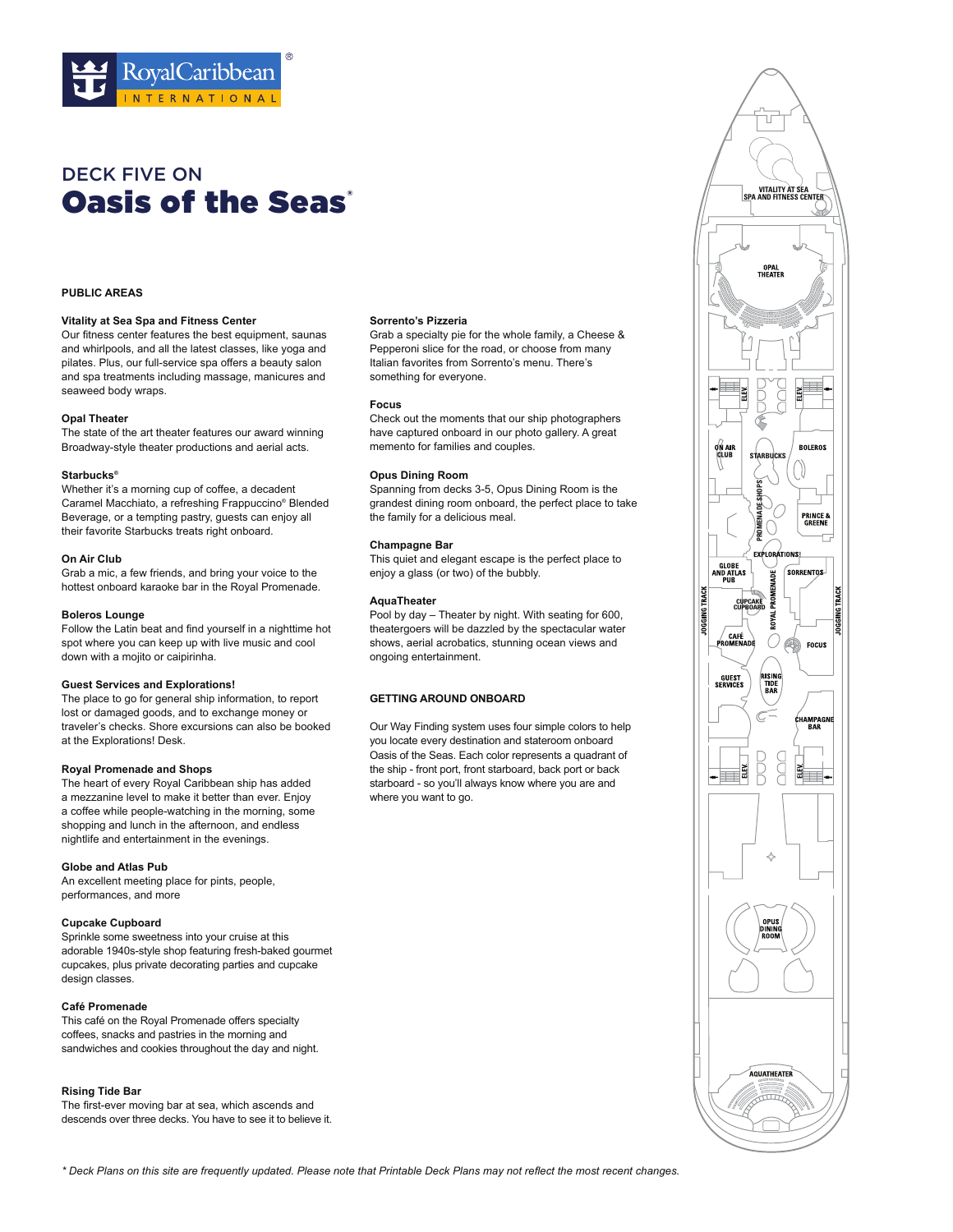

# **Oasis of the Seas** DECK SIX ON

# **SUITE/DELUXE**

# **Grand Suite GS**

Two twin beds (can convert to Queen). Private bathroom with tub and two sinks, marble entry, large closets, sitting area with table and sofa. (371 sq. ft., balcony 114 sq. ft.)

#### **JS** Junior Suite

Two twin beds (can convert to Queen). Private bathroom with tub, sitting area with table and sofa. (287 sq. ft., balcony 78 sq. ft.)

# **BALCONY**

**D1** Superior Ocean View Stateroom with Balcony Two twin beds (can convert to Queen), private balcony, sitting area, and a private bathroom. (182 sq. ft., balcony 53 sq. ft.)

# **Superior Ocean View <br>
<b>D2 D4 D5 D8 Superior Ocean View**

**Stateroom with Balcony** Two twin beds (can convert to Queen), private balcony, sitting area, and a private bathroom. (182 sq. ft., balcony 53 sq. ft.)

### **INTERIOR**

**Interior Stateroom L N**

Two twin beds (can convert to Queen) and private bathroom. (172 sq. ft.)

# **PUBLIC AREAS**

**Vitality at Sea Spa and Fitness Center - Our seaside** fitness center features modern exercise equipment. And our full-service spa offers a beauty salon and spa treatments, including massage, manicures and seaweed body wraps.

**Diamond Club -** Diamond, Diamond Plus, and Pinnacle Club Crown & Anchor® Society members enjoy access to this lounge, created to serve these loyal guests with concierge access, complimentary continental breakfast, and evening drinks.

**Schooner Bar - This nautically themed bar is the** perfect spot to enjoy a drink with friends.

**Focus -** Check out the moments that our ship photographers have captured onboard in our photo gallery. A great memento for families and couples.

**Next Cruise -** Join our complimentary Crown & Anchor® Society loyalty program, and enjoy savings on your next Royal Caribbean vacation. While onboard, meet with our Loyalty & Cruise Sales staff to reserve your next cruise, and you can enjoy reduced deposit and credit towards vour future vacation.

**Boardwalk -** Dedicated to family, fun and nostalgia, this neighborhood offers enough games, amusement and attractions to keep everyone entertained.

**Boardwalk Donut Shop -** Start your mornings with a stroll around the Boardwalk with java in hand, or grab a donut to tide you over.

**Candy Beach -** What would a boardwalk be without candy? Grab some delicious treats and enjoy all of the amusements Boardwalk has to offer.

**Johnny Rockets® -** Step into our '50s diner, which features red booths, formica counters, a jukebox, burgers, fries and the best old-fashioned malted milk shakes.

Pets at Sea - Parents can create a personalized plush animal with their children — and bring home a new souvenir plush pet! Choose from a variety of animals and more than 20 adorable outfits and accessories.

Seafood Shack - What ocean adventure would be complete without seafood? It completes the family fun on Boardwalk.

**The Boardwalk Bar -** Grab a stool and a cold drink, then take advantage of some of the best onboard people-watching around.

**AquaTheater -** Pool by day – Theater by night. With seating for 600, theatergoers will be dazzled by the spectacular water shows, aerial acrobatics, stunning ocean views and ongoing entertainment.



\* Deck Plans on this site are frequently updated. Please note that Printable Deck Plans may not reflect the most recent changes.

- $\triangle$  Stateroom with sofa bed.
- **\*** Stateroom has third Pullman bed available.
- <sup> $\dagger$ </sup> Stateroom has third and fourth Pullman beds available.
- Connecting staterooms.
- Indicates accessible staterooms.
- Stateroom with sofa bed and third Pullman bed available
- $\dagger$  Stateroom has four additional Pullman beds available.
- $\Box$  Stateroom has an obstructed view.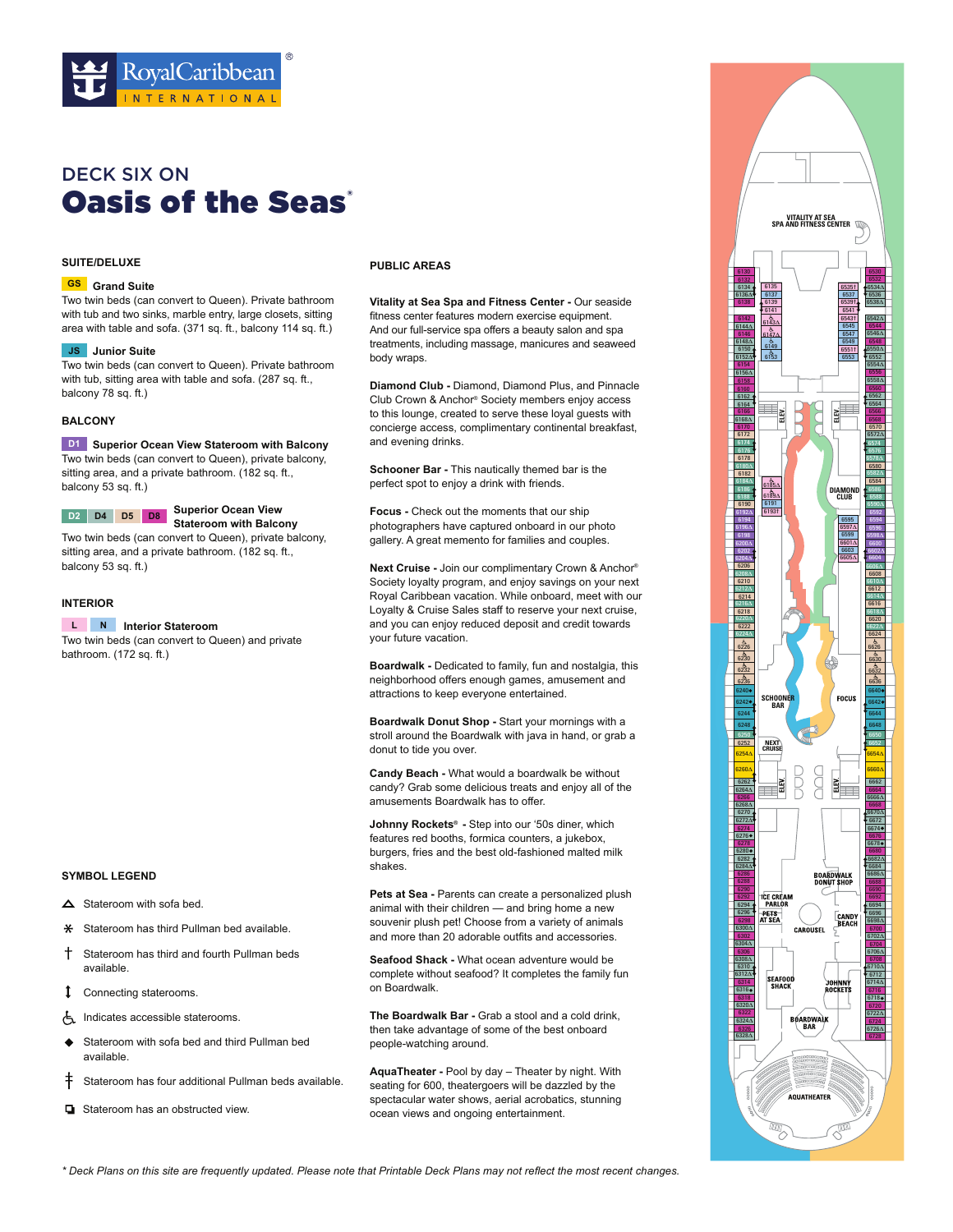

# **Oasis of the Seas'** DECK SEVEN ON

# **SUITE/DELUXE**

#### **Grand Suite GS**

Two twin beds (can convert to Queen), private bathroom with tub and two sinks, marble entry, large closets, sitting area with table and sofa. (371 sq. ft., balcony 114 sq. ft.)

#### JS Junior Suite

Two twin beds (can convert to Queen), private bathroom with tub, sitting area with table and sofa. (287 sq. ft., balcony 78 sq. ft)

# **BALCONY**

#### **Family Stateroom with Balcony FB**

Two twin beds (can convert to Queen). Sofa converts to double, two Pullman beds, private bathroom and sitting area.  $(290$  sq. ft., balcony 81 sq. ft.)

**D1** Superior Ocean View Stateroom with Balcony

Two twin beds (can convert to Queen), private balcony, sitting area, and a private bathroom. (182 sq. ft., balcony 53 sq. ft.)

# **Superior Ocean View Stateroom D2 D4 D5 D8**

**with Balcony** Two twin beds (can convert to Queen), private balcony, sitting area, and a private bathroom. (182 sq. ft., balcony 53 sq. ft.)

# **OUTSIDE**

#### **BV** Boardwalk View Stateroom

Two twin beds (can convert to Queen), sitting area and private a bathroom. Boardwalk view bay window. (187 sq. ft.)

#### **Ocean View Stateroom F H**

Two twin beds (can convert to Queen), private bathroom and sitting area. (174 sq. ft.)

# **INTERIOR**

#### **Promenade Stateroom PR**

Two twin beds (can convert to Queen) and private bathroom. Bay view windows overlooking Promenade. (193 sq. ft.)

#### **L** N Interior Stateroom

Two twin beds (can convert to Queen), private bathroom and sitting area. (172 sq. ft.)

#### **Smaller Interior Stateroom Q**

Two twin beds (can convert to Queen), private bathroom and sitting area. (150 sq. ft.)

#### **PUBLIC AREAS**

# **Rock Climbing Wall**

Our signature rock climbing walls are our most popular feature and are available on all Royal Caribbean cruise ships. Whether it's your first time on a rock wall or you're a seasoned climber, there are challenges for all levels of experience. We'll provide all of the equipment, including shoes, helmets and harnesses. All you need to do is bring a pair of socks and, of course, your sense of adventure.

### **GETTING AROUND ONBOARD**

Our Way Finding system uses four simple colors to help you locate every destination and stateroom onboard Oasis of the Seas. Each color represents a quadrant of the ship - front port, front starboard, back port or back starboard - so you'll always know where you are and where you want to go.

- $\triangle$  Stateroom with sofa bed.
- **\*** Stateroom has third Pullman bed available.
- Stateroom has third and fourth Pullman beds available.
- Connecting staterooms.
- Indicates accessible staterooms.
- Stateroom with sofa bed and third Pullman bed availahle
- $\dagger$  Stateroom has four additional Pullman beds available.
- **D** Stateroom has an obstructed view

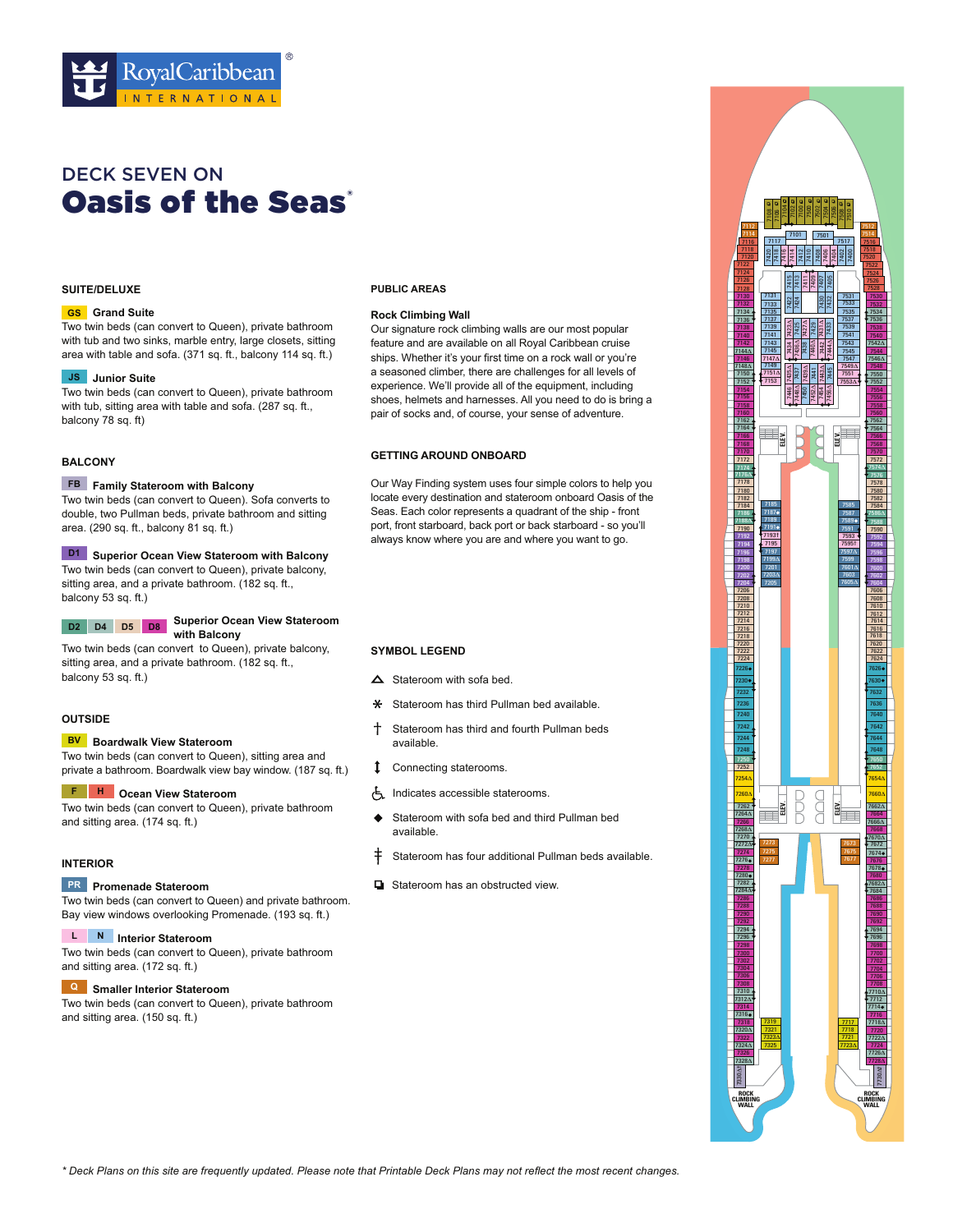

# **Oasis of the Seas'** DECK EIGHT ON

# **SUITE/DELUXE**

#### **AquaTheater Suite A1**

Two bedrooms (beds can convert to Queen), two Pullman beds. Vanity with chair in each bedroom, living area with double convertible sofa, dining room, marble entry, entertainment center, two bathrooms - master bath with tub. Expansive balcony with table and chairs. (820 sq. ft., balcony 803 sq. ft.)

#### **Grand Suite GS**

Two twin beds (can convert to Queen). Private bathroom with tub and two sinks, marble entry, large closets, sitting area with table and sofa. (371 sq. ft., balcony 114 sq. ft.)

#### **JS** Junior Suite

Two twin beds (can convert to Queen). Private bathroom with tub, sitting area with table and sofa. (287 sq. ft., balcony 78 sq. ft.)

# **BALCONY**

# **B1** B2 Boardwalk View Stateroom with Balcony

Two twin beds (can convert to Queen), boardwalk view balcony, sitting area, and a private bathroom. (182 sq. ft., balcony 47 sq. ft.)

# **Superior Ocean View Stateroom with Balcony D1**

Two twin beds (can convert to Queen), private balcony, sitting area, and a private bathroom. (182 sq. ft., balcony 53 sq. ft.)

#### **Superior Ocean View Stateroom D2 D4 D5 D8 with Balcony**

Two twin beds (can convert into Queen), private balcony, sitting area, and a private bathroom. (182 sq. ft., balcony 53 sq. ft.)

# **OUTSIDE**

#### **F H** Ocean View Stateroom

Two twin beds (can convert Queen), private bathroom and sitting area. (174 sq. ft.)

# **INTERIOR**

# **Interior Stateroom L N**

Two twin beds (can convert to Queen), private bathroom and sitting area. (172 sq. ft.)

# **Smaller Interior Stateroom Q**

Two twin beds (can convert to Queen), private bathroom and sitting area. (150 sq. ft.)

# **PUBLIC AREAS**

#### **Central Park**

A tranquil public space that combines nature and nautical. A great place for relaxing, fabulous shopping, fine-dining, and for just strolling around.

#### **The Parkside Gallery**

Original artwork to view, browse, admire, and enjoy. Pop in to find something to take home, or to simply inspire the soul.

#### **Picture This**

Have a portrait taken in our Central Park photo studio. A great memento for families and couples.

# **Vintages**

Enjoy a glass of your favorite vino, participate in a wine tasting or sample something new from our world-class cellar.

#### **Giovanni's Table**

Take a trip to Tuscany in this casual Italian eatery that has a dish to tantalize any palate.

#### **Park Café**

A casual-dining, walk-up, gourmet market with something for everyone.

#### **Trellis Bar**

Grab a drink and a seat, and then sit back under one of our impressive glass-domed canopies.

#### **Rising Tide Bar**

The first-ever moving bar at sea, which ascends and descends over three decks. You have to see it to believe it

#### **Chops Grille**

Royal Caribbean's popular signature steakhouse, featuring grade-A premium cuts of steak cooked to your specifications, plus fresh seafood, hearty side dishes and signature desserts in an upscale, contemporary setting.

#### **150 Central Park**

Treat yourself to the most exclusive, fine-dining restaurant onboard. A meal and experience you'll never forget.

#### **Dazzles**

A 2-story music & dancing lounge.

# **GETTING AROUND ONBOARD**

Our Way Finding system uses four simple colors to help you locate every destination and stateroom onboard Oasis of the Seas. Each color represents a quadrant of the ship - front port, front starboard, back port or back starboard - so you'll always know where you are and where you want to go.

# **SYMBOL LEGEND**

- $\triangle$  Stateroom with sofa bed.
- Stateroom has third Pullman bed available.
- <sup>†</sup> Stateroom has third and fourth Pullman beds availahle
- Connecting staterooms.
- Indicates accessible staterooms.
- ◆ Stateroom with sofa bed and third Pullman bed available.
- $\dagger$  Stateroom has four additional Pullman beds available.
- $\Box$  Stateroom has an obstructed view.



\* Deck Plans on this site are frequently updated. Please note that Printable Deck Plans may not reflect the most recent changes.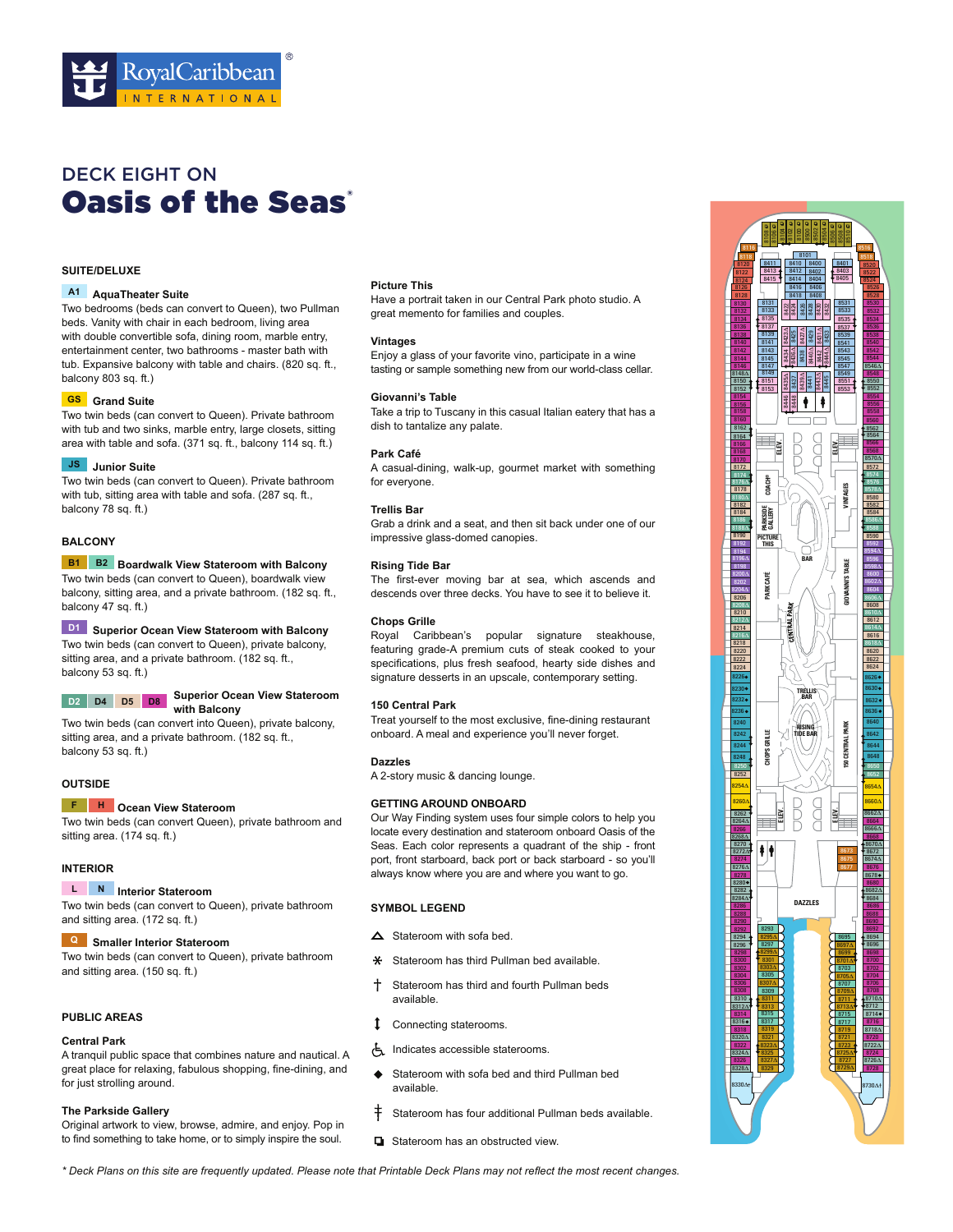

# **Oasis of the Seas** DECK NINE ON

# **SUITE/DELUXE**

#### **AquaTheater Suite A2**

Two bedrooms (beds can convert to Queen), two Pullman beds. Vanity with chair in each bedroom, living area with double convertible sofa, dining room, marble entry, entertainment center, two bathrooms - master bath with tub. Expansive balcony with table and chairs. (720 sq. ft., balcony 716 sq. ft.)

#### **Royal Family Suite FS**

Two bedrooms (beds can convert to Queen), two Pullman beds. Vanity with chair in each bedroom, living area with double convertible sofa, marble entry, entertainment center, two bathrooms - master bath with tub. Private balcony with table and chairs. (575sq. ft., balcony 246 sq. ft.)

#### **Grand Suite GS**

Two twin beds (can convert to Queen). Private bathroom with tub and two sinks, marble entry, large closets, sitting area with table and sofa. (371 sq. ft., balcony 114 sq. ft.)

#### **JS** Junior Suite

Two twin beds (can convert to Queen). Private bathroom with tub, sitting area with table and sofa. (287 sq. ft., balcony 78 sq. ft.)

# **BALCONY**

**B1** B2 Boardwalk View Stateroom with Balcony

Two twin beds (can convert to Queen), boardwalk view balcony, sitting area, and a private bathroom. (182 sq. ft., balcony 47 sq. ft.)

# **Superior Ocean View Stateroom with Balcony D1**

Two twin beds (can convert to Queen), private balcony, sitting area, and a private bathroom. (182 sq. ft., balcony 53 sq. ft.)

#### **Superior Ocean View Stateroom with Balcony D2 D4 D5 D7**

Two twin beds (can convert into Queen), private balcony, sitting area, and a private bathroom. (182 sq. ft., balcony 53 sq. ft.)

# **OUTSIDE**

#### **CV** Central Park View Stateroom

Two twin beds (can convert to Queen), sitting area and a private bathroom. Central Park view bay window.  $(194 sq. ft.)$ 

#### **F H** Ocean View Stateroom

Two twin beds (can convert Queen), private bathroom and sitting area. (174 sq. ft.)

# **INTERIOR**

# **Interior Stateroom L N**

Two twin beds (can convert to Queen), private bathroom and sitting area. (172 sq. ft.)

 **Smaller Interior Stateroom Q** Two twin beds (can convert to Queen), private bathroom and sitting area. (150 sq. ft.)

#### **PUBLIC AREAS**

**Dazzles** A 2-story music & dancing lounge.

#### **GETTING AROUND ONBOARD**

Our Way Finding system uses four simple colors to help you locate every destination and stateroom onboard Oasis of the Seas. Each color represents a quadrant of the ship - front port, front starboard, back port or back starboard - so you'll always know where you are and where you want to go.

### **SYMBOL LEGEND**

- $\triangle$  Stateroom with sofa bed.
- \* Stateroom has third Pullman bed available.
- Stateroom has third and fourth Pullman beds availahle
- Connecting staterooms.
- Indicates accessible staterooms.
- Stateroom with sofa bed and third Pullman bed available.
- $\dagger$  Stateroom has four additional Pullman beds available.
- $\Box$  Stateroom has an obstructed view.



\* Deck Plans on this site are frequently updated. Please note that Printable Deck Plans may not reflect the most recent changes.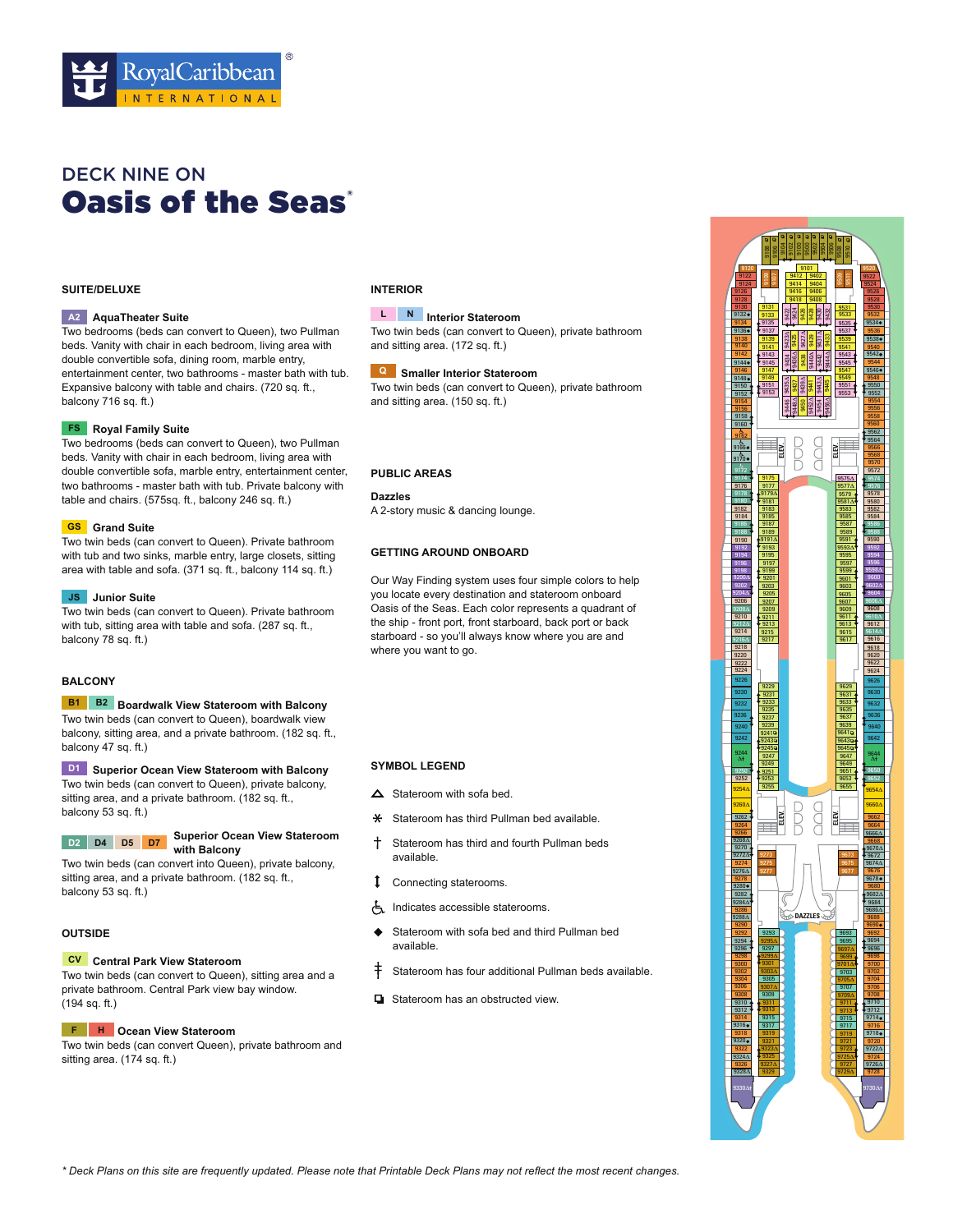

# **Oasis of the Seas** DECK TEN ON

# **SUITE/DELUXE**

#### **AquaTheater Suite A3**

Two bedrooms (beds can convert to Queen), two Pullman beds. Vanity with chair in each bedroom, living area with double convertible sofa, dining room, marble entry, entertainment center, two bathrooms - master bath with tub. Expansive balcony with table and chairs. (659 sq. ft., balcony 648 sq. ft.)

#### **Owner's Suite OS**

Two twin beds (can convert to Queen). Private bathroom with tub and two sinks, marble entry, large closets, living area with table and sofa. Private balcony with table and chairs. (569 sq. ft., balcony 246 sq. ft.)

#### **FS** Royal Family Suite

Two bedrooms (beds can convert to Queen), two Pullman beds. Vanity with chair in each bedroom, living area with double convertible sofa, marble entry, entertainment center, two bathrooms - master bath with tub. Private balcony with table and chairs. (575 sq. ft., balcony 246 sq. ft.)

#### **Grand Suite GS**

Two twin beds (can convert to Queen). Private bathroom with tub and two sinks, marble entry, large closets, sitting area with table and sofa. (371 sq. ft., balcony 114 sq. ft.)

#### **JS** Junior Suite

Two twin beds (can convert to Queen). Private bathroom with tub, sitting area with table and sofa. (287 sq. ft., balcony 78 sq. ft.)

# **BALCONY**

#### **B1** B2 Boardwalk View Stateroom with Balcony

Two twin beds (can convert to Queen), two Pullman beds. Vanity with chair in each bedroom, living area with double convertible sofa, dining room, marble entry, entertainment center, two bathrooms - master bath with tub. Expansive balcony with table and chairs. (182 sq. ft., balcony 47 sq. ft.)

**C1** C<sub>2</sub> Central Park View Stateroom with Balcony Two twin beds (can convert to Queen), central park view balcony, sitting area, and a private bathroom. (182 sq. ft., balcony 50 sq. ft.)

**Superior Ocean View Stateroom with Balcony D1** Two twin beds (can convert to Queen), private balcony, sitting area, and a private bathroom. (182 sq. ft., balcony 53 sq. ft.)

**D2 D3 D5 D7**

#### **Superior Ocean View Stateroom with Balcony**

Two twin beds (can convert into Queen), private balcony, sitting area, and a private bathroom. (182 sq. ft., balcony 53 sq. ft.)

# **OUTSIDE**

#### **F H** Ocean View Stateroom

Two twin beds (can convert to Queen), private bathroom and sitting area. (174 sq. ft.)

# **INTERIOR**

#### **Interior Stateroom M L**

Two twin beds (can convert to Queen), private bathroom and sitting area. (172 sq. ft.)

### **Smaller Interior Stateroom Q**

Two twin beds (can convert to Queen), private bathroom and sitting area. (150 sq. ft.)

# **GETTING AROUND ONBOARD**

Our Way Finding system uses four simple colors to help you locate every destination and stateroom onboard Oasis of the Seas. Each color represents a quadrant of the ship - front port, front starboard, back port or back starboard - so you'll always know where you are and where you want to go.

# **SYMBOL LEGEND**

- $\triangle$  Stateroom with sofa bed.
- $\ast$  Stateroom has third Pullman bed available.
- Stateroom has third and fourth Pullman beds available
- Connecting staterooms.
- Indicates accessible staterooms.
- ♦ Stateroom with sofa bed and third Pullman bed available
- Stateroom has four additional Pullman beds available.
- Stateroom has an obstructed view.



\* Deck Plans on this site are frequently updated. Please note that Printable Deck Plans may not reflect the most recent changes.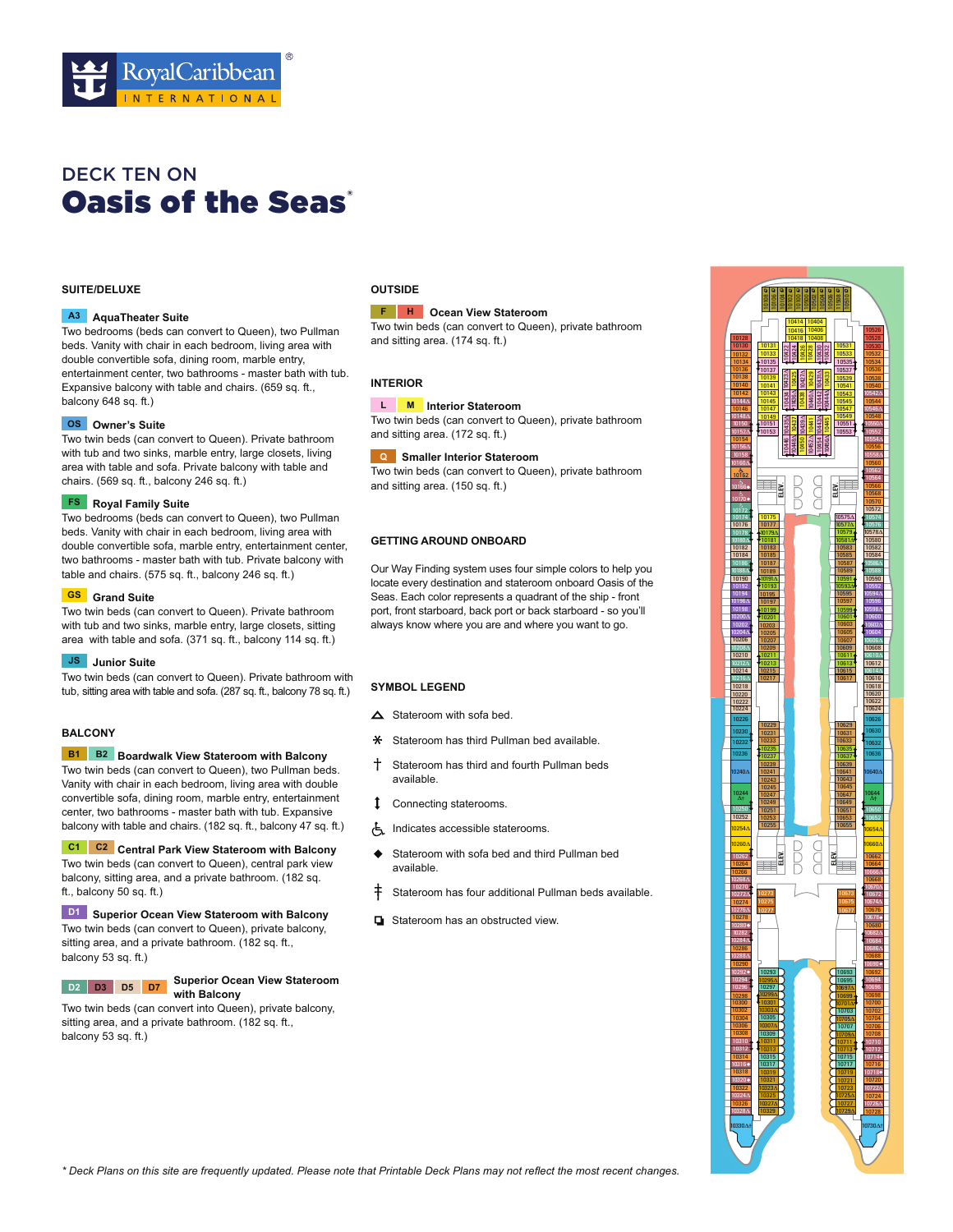

# **Oasis of the Seas** DECK ELEVEN ON

# **SUITE/DELUXE**

#### **Owner's Suite OS**

Two twin beds (can convert to Queen). Private bathroom with tub and two sinks, marble entry, large closets, living area with table and sofa. Private balcony with table and chairs. (569 sq. ft., balcony 246 sq. ft.)

### **Grand Suite GS**

Two twin beds (can convert to Queen). Private bathroom with tub and two sinks, marble entry, large closets, sitting area with table and sofa. (371 sq. ft., balcony 114 sq. ft.)

#### **JS** Junior Suite

Two twin beds (can convert to Queen). Private bathroom with tub, sitting area with table and sofa. (287 sq. ft., balcony 78 sq. ft.)

# **BALCONY**

# **FB** Family Ocean View Stateroom with Balcony

Two twin beds (can convert to Queen). Sofa converts to double, two Pullman beds, private bathroom and sitting area.  $(290$  sq. ft., balcony  $81$  sq. ft.)

**B1** B2 Boardwalk View Stateroom with Balcony Two twin beds (can convert to Queen ), boardwalk view

balcony, sitting area, and a private bathroom. (182 sq. ft., balcony 47 sq. ft.)

**C1 C2** Central Park View Stateroom with Balcony Two twin beds (can convert to Queen), central park view balcony, sitting area, and a private bathroom. (182 sq. ft., balcony 50 sq. ft.)

#### **D1** Superior Ocean View Stateroom with Balcony

Two twin beds (can convert to Queen), private balcony, sitting area, and a private bathroom. (182 sq. ft., balcony sq. ft.)



#### **Superior Ocean View Stateroom with Balcony**

Two twin beds (can convert to Queen), private balcony, sitting area, and a private bathroom. (182 sq. ft., balcony 50 sq. ft.)

# **OUTSIDE**

### **Family Ocean View Stateroom FO**

Two twin beds (can convert to Queen). Sofa converts to double, two Pullman beds, private bathroom and sitting area. (272 sq. ft.)

#### **Ocean View Stateroom F**

Two twin beds (can convert to Queen), private bathroom and sitting area. (174 sq. ft.)

# **INTERIOR**

#### **Family Interior Stateroom FI**

Two twin beds (can convert to Queen). Sofa converts to double, two Pullman beds, private bathroom and sitting area.  $(274 sq. ft.)$ 

#### **I.** M Interior Stateroom

Two twin beds (can convert to Queen), private bathroom and sitting area. (172 sq. ft.)

#### **Smaller Interior Stateroom Q**

Two twin beds (can convert to Queen), private bathroom and sitting area. (150 sq. ft.)

#### **PUBLIC AREAS**

#### **Library**

Our onboard library features comfortable reading chairs as well as an impressive selection of books and guidebooks.

# **Concierge Club**

Guests staying in Grand Suite-level rooms and higher, Diamond Plus and Pinnacle Club Crown & Anchor® Society members enjoy access to this lounge serving complimentary continental breakfast and evening drinks.

# **GETTING AROUND ONBOARD**

Our Way Finding system uses four simple colors to help you locate every destination and stateroom onboard Oasis of the Seas. Each color represents a quadrant of the ship - front port, front starboard, back port or back starboard - so you'll always know where you are and where you want to go.

- $\triangle$  Stateroom with sofa bed.
- \* Stateroom has third Pullman bed available.
- Stateroom has third and fourth Pullman beds availahle
- Connecting staterooms.
- Indicates accessible staterooms.
- Stateroom with sofa bed and third Pullman bed available.
- $\dagger$  Stateroom has four additional Pullman beds available.
- $\Box$  Stateroom has an obstructed view.

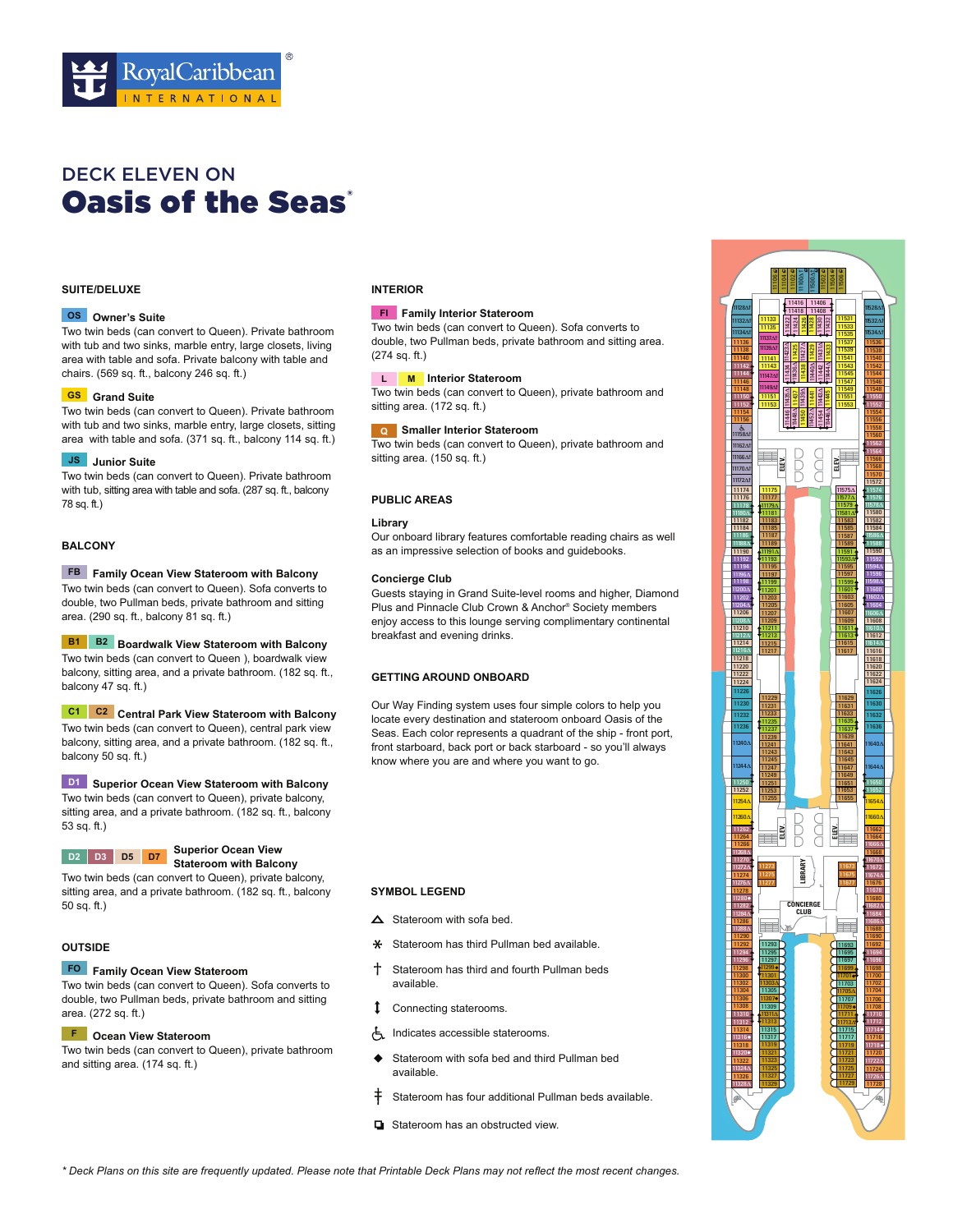

# **Oasis of the Seas** DECK TWELVE ON

# **SUITE/DELUXE**

# **Royal Suite RS**

Grand entrance with doorbell. Master bedroom with Queen bed and sitting area. Master bath with tub, shower, two sinks and bidet. Living room sofa converts to a double bed. Guest bathroom with shower, entertainment center, dining room with dry bar, piano. Private balcony with Jacuzzi and dining area. (1,284 sq. ft., balcony 345 sq. ft.)

#### **PS** Presidential Family Suite

Stateroom can hold up to 14 guests, must have at least 8 to book. Two Master bedrooms with twin beds (can convert to Queen). Two Master baths with tubs. Two bedrooms with convertible twin beds/Pullman beds, one bedroom contains bathroom with shower. Guest bathroom with shower. Balcony with a whirlpool, dining area, and bar. Dining room with dry bar. Living room sofa converts to a double bed.  $(1,165$  sq. ft., balcony 489 sq. ft.)

#### **Grand Suite GS**

Two twin beds (can convert to Queen). Private bathroom with tub and two sinks, marble entry, large closets, sitting area with table and sofa. (371 sq. ft., balcony 114 sq. ft.)

# **JS** Junior Suite

Two twin beds (can convert to Queen). Private bathroom with tub, sitting area with table and sofa. (287 sq. ft., balcony 78 sq. ft.)

#### **BALCONY**

#### **B1** B2 Boardwalk View Stateroom with Balcony Two twin beds (can convert to Queen), boardwalk view balcony, sitting area and a private bathroom. (182 sq. ft., balcony 47 sq. ft.)

**C1** Central Park View Stateroom with Balcony Two twin beds (can convert to Queen), central park view balcony, sitting area and a private bathroom. (182 sq. ft., balcony 50 sq. ft.)

# **Superior Ocean View Stateroom with Balcony D1**

Two twin beds (can convert to Queen), private balcony, sitting area and a private bathroom. (182 sq. ft., balcony 53 sq. ft.)



# **Superior Ocean View Stateroom with Balcony**

Two twin beds (can convert to Queen), private balcony, sitting area and a private bathroom. (182 sq. ft., balcony 53 sq. ft.)

# **INTERIOR**

#### **Interior Stateroom L**

Two twin beds (can convert to Queen), private bathroom and sitting area. (172 sq. ft.)

#### **Smaller Interior Stateroom Q**

Two twin beds (can convert to Queen), private bathroom and sitting area. (150 sq. ft.)

#### **PUBLIC AREAS**

#### **Concierge Club**

Guests staying in Grand Suite-level rooms and higher, Diamond Plus and Pinnacle Club Crown & Anchor® Society members enjoy access to this lounge serving complimentary continental breakfast and evening drinks.

# **GETTING AROUND ONBOARD**

Our Way Finding system uses four simple colors to help you locate every destination and stateroom onboard Oasis of the Seas. Each color represents a quadrant of the ship - front port, front starboard, back port or back starboard - so you'll always know where you are and where you want to go.

- $\triangle$  Stateroom with sofa bed.
- **\*** Stateroom has third Pullman bed available.
- Stateroom has third and fourth Pullman beds available.
- Connecting staterooms.
- Indicates accessible staterooms.
- Stateroom with sofa bed and third Pullman bed available.
- $\ddagger$  Stateroom has four additional Pullman beds available.
- **D** Stateroom has an obstructed view

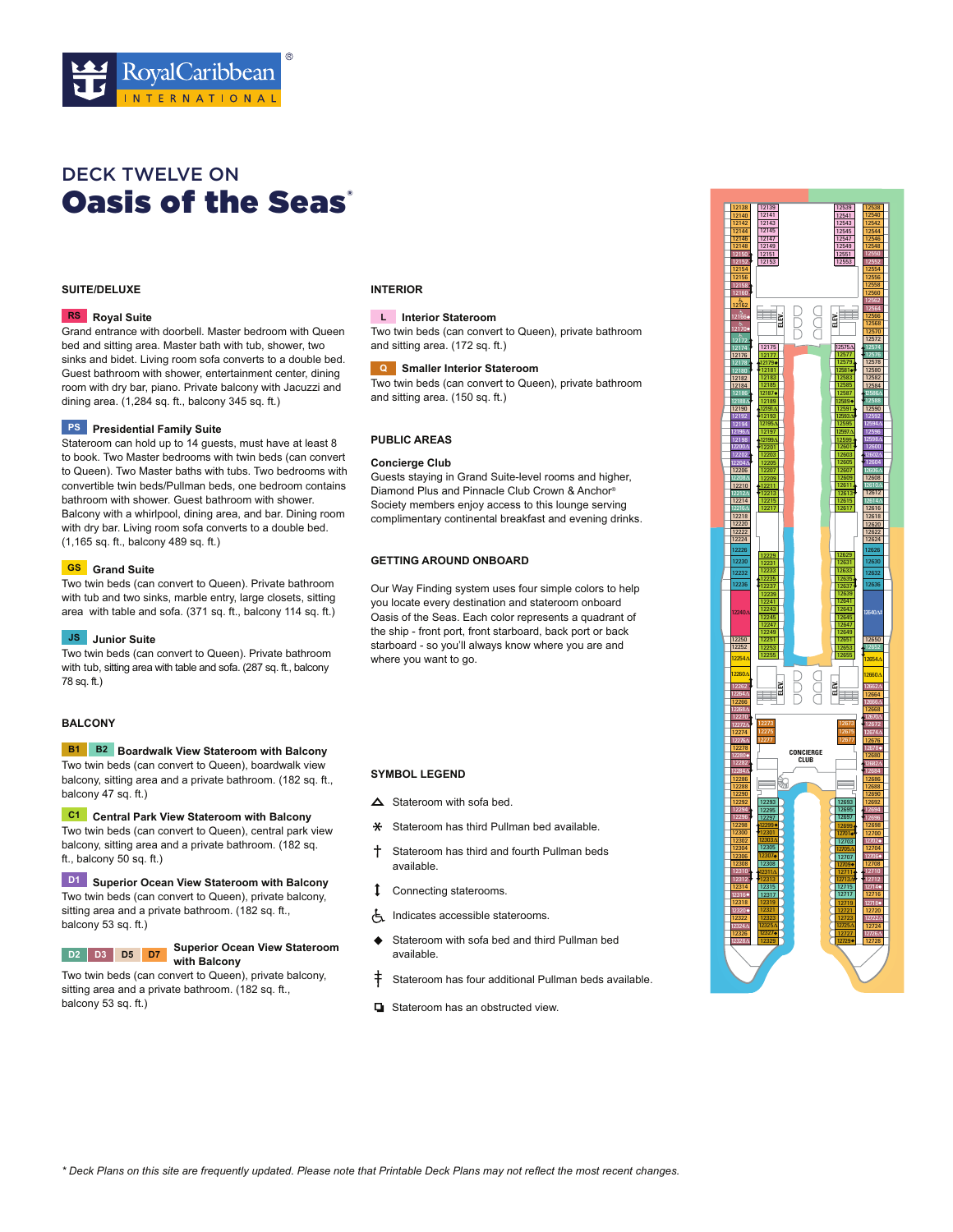

# **Oasis of the Seas** DECK FOURTEEN ON

#### **SUITE/DELUXE**

#### **Owner's Suite OS**

Two twin beds (can convert to Queen). Private bathroom with tub and two sinks, marble entry, large closets, living area with table and sofa. Private balcony with table and chairs. (569 sq. ft., balcony 246 sq. ft.)

#### **Grand Suite GS**

Two twin beds (can convert to Queen). Private bathroom with tub and two sinks, marble entry, large closets, sitting area with table and sofa.  $(371$  sq. ft., balcony 114 sq. ft.)

#### **JS** Junior Suite

Two twin beds (can convert to Queen). Private bathroom with tub, sitting area with table and sofa. (287 sq. ft., balcony sa. ft.)

# **BALCONY**

#### **B1** B2 Boardwalk View Stateroom with Balcony

Two twin beds (can convert to Queen), boardwalk view balcony, sitting area and a private bathroom. (182 sq. ft., balcony 47 sq. ft.)

# **C1** C<sub>2</sub> Central Park View Stateroom with Balcony

Two twin beds (can convert to Queen), central park view balcony, sitting area and a private bathroom. (182 sq. ft., balcony sq. ft.)

# **Superior Ocean View Stateroom with Balcony D1**

Two twin beds (can convert to Queen), private balcony, sitting area and a private bathroom. (182 sq. ft., balcony 53 sq. ft.)

### **Superior Ocean View Stateroom with Balcony**

Two twin beds (can convert to Queen), private balcony, sitting area and a private bathroom. (182 sq. ft., balcony 53 sq. ft.)

# **INTERIOR**

#### **Interior Stateroom L**

**D2 D3 D5 D6**

Two twin beds (can convert to Queen), private bathroom and sitting area. (172 sq. ft.)

#### **Smaller Interior Stateroom Q**

Two twin beds (can convert to Queen), private bathroom and sitting area.  $(150$  sq. ft.)

#### **PUBLIC AREAS**

#### **Kids Avenue**

A central boulevard connecting children with dedicated spaces for our Award-winning Adventure Ocean program and various themed play areas.

### **Royal Babies and Tots® Nursery**

Parents love our new colorful nursery where our littlest guests can be left in the care of our trained professionals, to enjoy specially-designed programming and playgroups designed by Fisher-Price® and Crayola®.

#### **Workshop**

A space where families can come together and hone their scrapbooking skills and create personalized jewelry.

#### **Imagination Studio**

This studio for the future Picasso will give children the opportunity to explore the world of color and imagination through Adventure Art by Crayola®.

# **Adventure Science Lab**

A fully equipped lab where Einstein's-in-the-making can expand their knowledge.

# **Adventure Ocean Theater**

The first-ever children's state-of-the art theater at sea. Children of all ages can learn about theatrical productions, take part in talent shows, or sign up for hip hop dance classes.

# **Card room**

Tables for cards and board games. Everything is complimentary for your enjoyment.

# **GETTING AROUND ONBOARD**

Our Way Finding system uses four simple colors to help you locate every destination and stateroom onboard Oasis of the Seas. Each color represents a quadrant of the ship - front port, front starboard, back port or back starboard - so you'll always know where you are and where you want to go.

- $\triangle$  Stateroom with sofa bed.
- **\*** Stateroom has third Pullman bed available.
- Stateroom has third and fourth Pullman beds available.
- Connecting staterooms.
- Indicates accessible staterooms.
- Stateroom with sofa bed and third Pullman bed available.
- Stateroom has four additional Pullman beds available.
- $\Box$  Stateroom has an obstructed view.

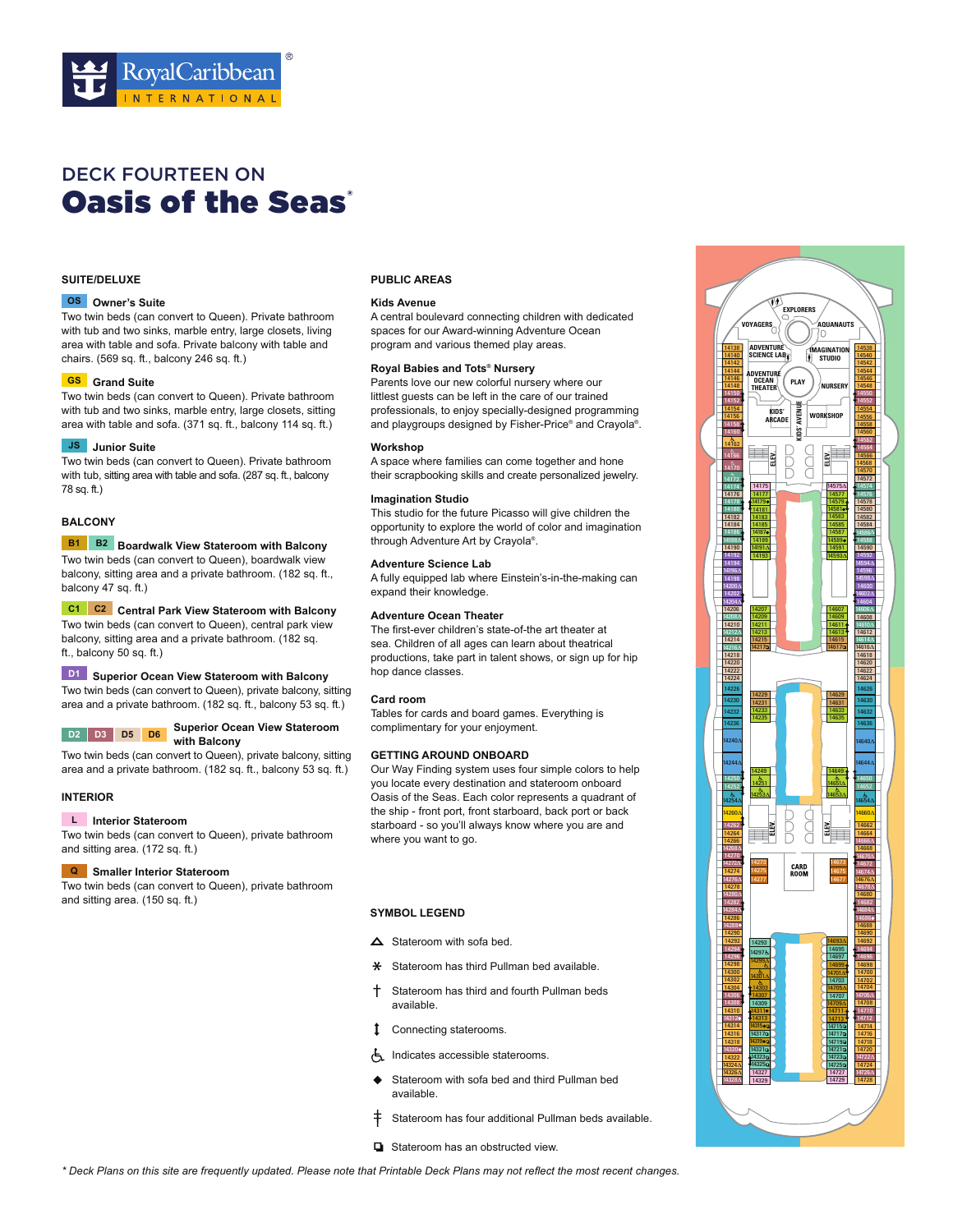

# **Oasis of the Seas'** DECK FIFTEEN ON

# **PUBLIC AREAS**

#### **Solarium**

Sit in one of the cantilevered whirlpools in this tranquil, adults-only space with 3 decks of glass.

### **Solarium Bistro**

During the day enjoy a classic bistro plate with a loved one or bring the family to this delicious dining experience that has something for everyone.

#### **H2O Zone Sports Pool**

The H2O Zone integrates colorful sculptures around a series of sprinklers, jets and water canons that guests can use to soak each other. In the evening, it transforms into a beautifully lit sculpture garden.

# **The Living Room**

A laid-back place for teens to hang out with new friends.

### **Video Arcade**

Blips, bleeps, clangs and cheers. Play to win in a classic arcade atmosphere with timeless games like Pacman and table hockey, plus the latest – Guitar Hero, Fast and Furious Drift and more.

# **Fuel**

Open 'til 2 a.m., teens can dance, listen to music, or just hang out.

### **Wipe Out Café**

The perfect place to grab a bite to eat while watching people ride, and fall from, the FlowRider®.

# **Oasis Dunes**

Come test your golf skills at our challenging miniature golf course that will entertain adults and children alike.

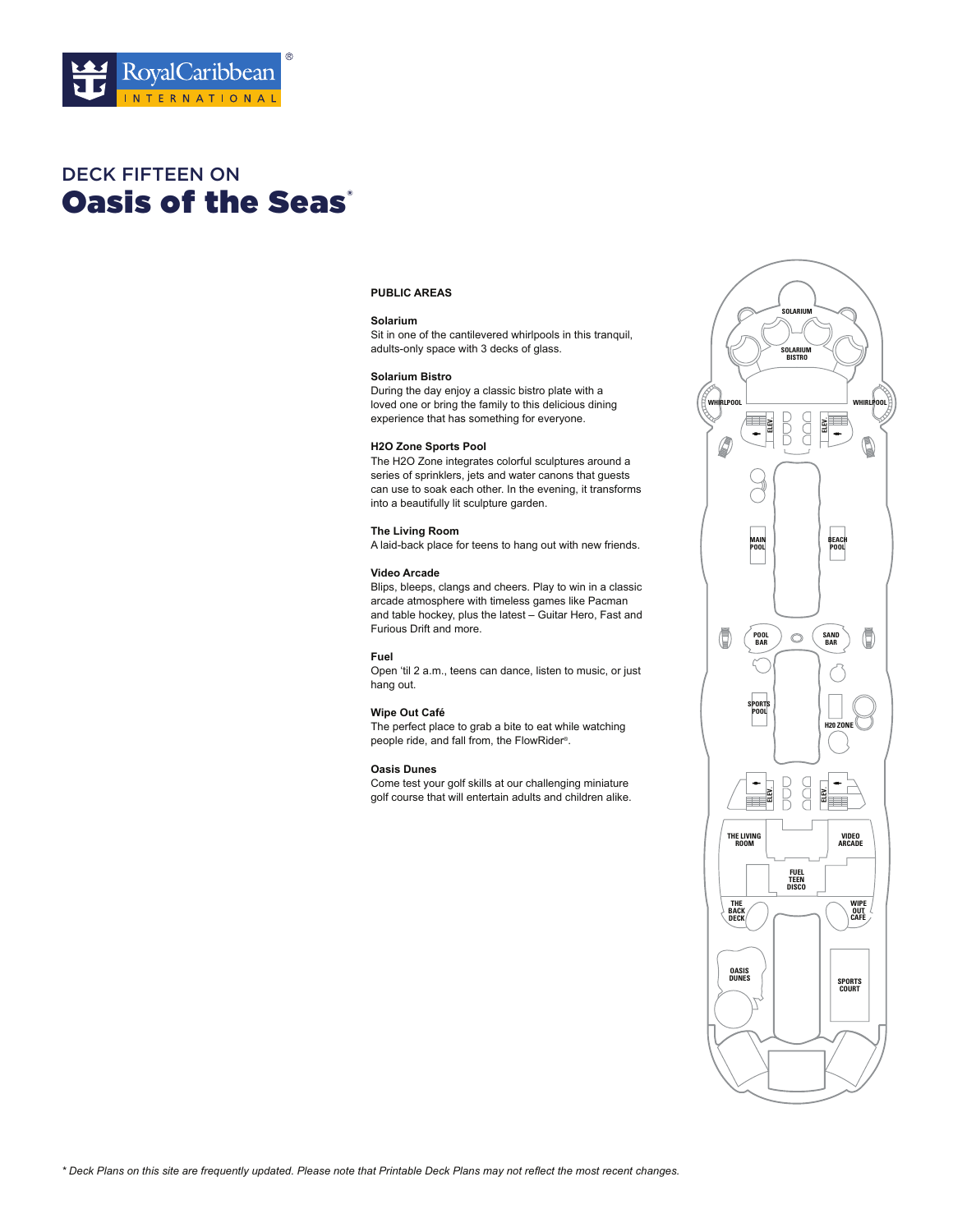

# **Oasis of the Seas'** DECK SIXTEEN ON

# **PUBLIC AREAS**

#### **Solarium Bar**

Does sitting in the whirlpool make you thirsty? Grab a drink at the solarium Bar.

### **Izumi Japanese Cuisine**

Tempt your palate with delicious cuisine from the Far East. Delicious sushi rolls, rice dishes, noodle bowls, and more.

### **Windjammer Marketplace**

This seaside café offers buffet-style breakfasts and lunches. In the evenings, the café's casual atmosphere is complemented by a changing menu and restaurantstyle service.

# **Zip Line**

Fly from one end of the Boardwalk to the other on a zip line suspended nine decks in the air. An amazing oneof-a-kind view and a thrilling one-of-a-kind experience.

# **Flowrider®**

Your friends are never going to believe you surfed onboard a ship! Even the best beaches have bad days, but on the FlowRider®, surf's always up. Plus, whether you're boogie boarding or surfing, the FlowRider® is great fun for all ages and all skill levels.

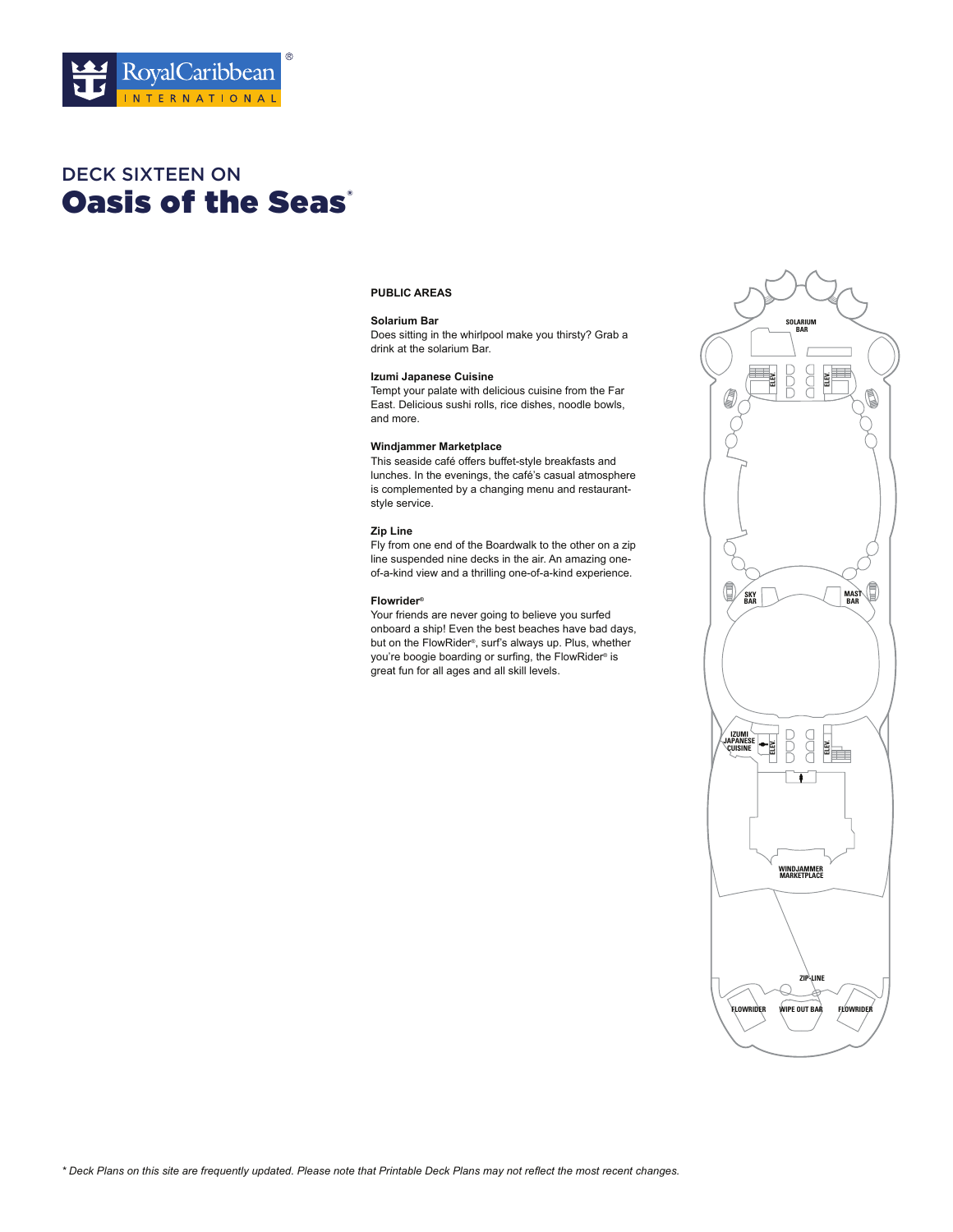

# **Oasis of the Seas** DECK SEVENTEEN ON

# **SUITE/DELUXE**

#### **RL** Royal Loft Suite

Two deck high stateroom with panoramic views. Master bedroom and bath on second level. Bath has a tub, shower, two sinks and bidet. Stairway to second level. Four twin beds (can convert to Queen). Bath with shower on main level. Private balcony with whirlpool and dining area. Dining area with dry bar. Living room sofa converts to double bed. Closets on each level. (1,599 sq. ft., balcony 874 sq. ft.)

### **SL** Sky Loft Suite

Two deck high stateroom with panoramic views. Master bedroom and bath on second level. Bedroom has two twin beds (can convert to Queen). Bath has a shower for two. Stairway to second level. Bath with shower for two on main level. Private balcony with dining area. Dining area with dry bar. Living room sofa converts to double bed. Closets on each level. (724 sq. ft., balcony 376 sq. ft.)

#### **L1** L2 Crown Loft Suite

Two deck high stateroom with panoramic views. Master bedroom and bath on second level. Bedroom has two twin beds (can convert to Queen). Bath has a shower for two. Bath with shower on main level. Private balcony with chairs, dining area with dry bar, table/desk. Living room sofa converts to double bed. (540 sq. ft., balcony 98 sq. ft.)

# **PUBLIC AREAS**

#### **Viking Crown Lounge**

A Royal Caribbean signature. Perched high above the ocean, this comfortable lounge offers spectacular vistas by day and turns into a lively dance club at night.

#### **Pinnacle Chapel**

Our wedding chapel at the top of the ship is the perfect place to say, "I do."

# **GETTING AROUND ONBOARD**

Our Way Finding system uses four simple colors to help you locate every destination and stateroom onboard Oasis of the Seas. Each color represents a quadrant of the ship - front port, front starboard, back port or back starboard - so you'll **L2** always know where you are and where you want to go.

- $\triangle$  Stateroom with sofa bed.
- $\ast$  Stateroom has third Pullman bed available.
- Stateroom has third and fourth Pullman beds available
- Connecting staterooms.
- Indicates accessible staterooms.
- ♦ Stateroom with sofa bed and third Pullman bed available
- $\ddagger$  Stateroom has four additional Pullman beds available.
- $\Box$  Stateroom has an obstructed view.